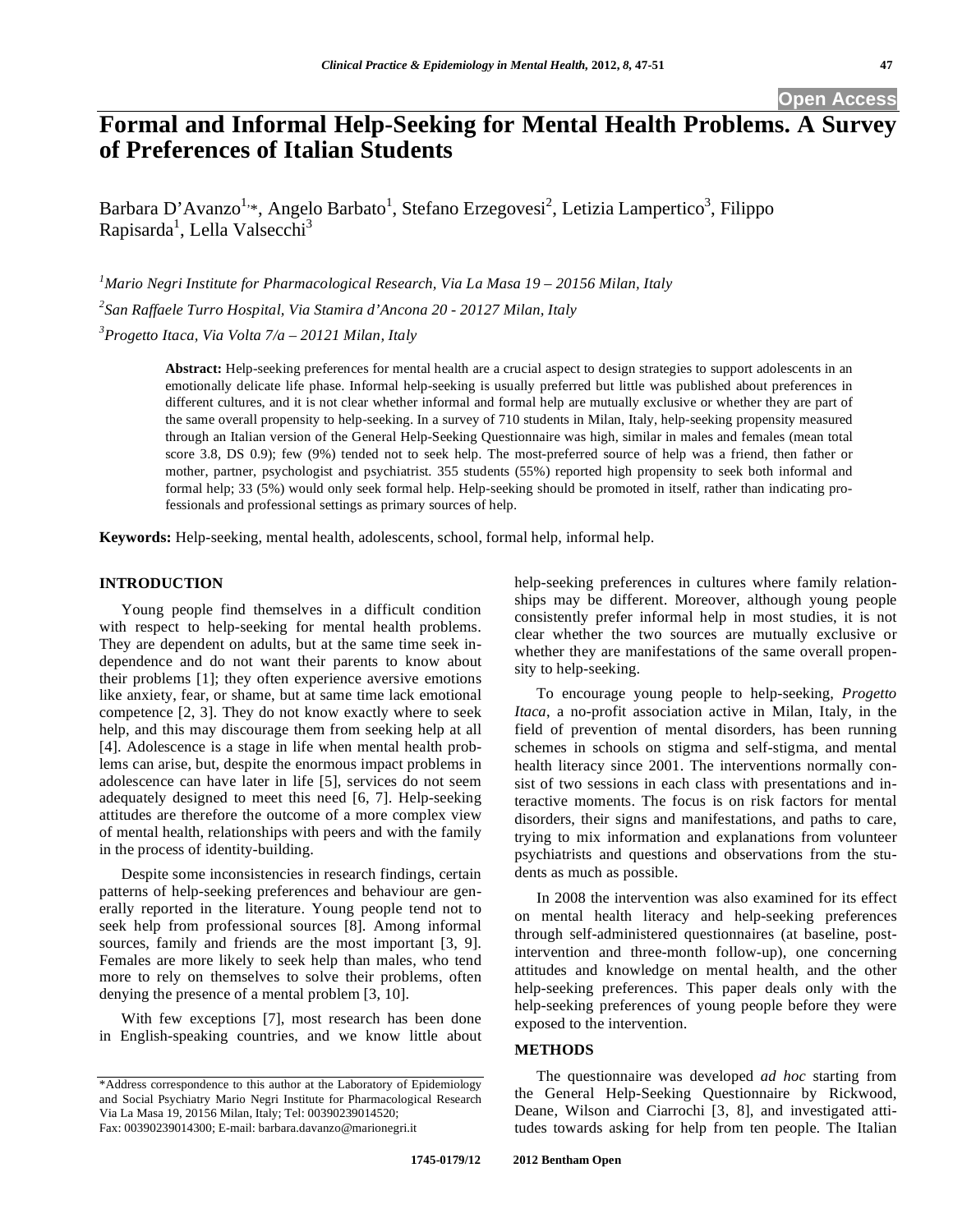version was slightly modified in number, types and order of people to whom the students might go for help, which became: father or mother, clergyman, psychiatrist, nobody, friend, other relative, psychologist, general practitioner, help-line, partner, teacher, other.

The starting question was: "Here is a list of people who you might ask for help in case of psychological difficulty. Should you realize you feel mentally poorly, would you go to them for help or advice?". Score 1 meant "Surely yes" and 7 "Surely not", score 4 meant "I don't know". The reliability of the questionnaire was evaluated on a sample of 30 students in the same grade as the study sample with a test-retest method, administering the questionnaire twice with a twoweek interval. A weighted kappa index was computed for each item. Reliability values ranged from 0.47 to 0.74, with the exception of the item 10, boyfriend or girlfriend, that performed a kappa value of 0.37. Such a low value can be considered a paradoxical underestimation of an higher agreement due to the asymmetric balance of data distribution, as described by Feinstein and Cicchetti [11]. The wording of the item was kept as it was.

Ten schools in Milan were contacted, and seven agreed to participate. They were large schools in central areas of Milan: one was a technical school, one a scientific high school, two were grammar schools, and three were schools oriented to education and social work. The study was planned for grade eleven, where the students are usually 16 years old. The total number of students enrolled in the classes was 897, 328 (36.6%) were males and 569 (63.4%) females. In the first week of December 2008 the questionnaire was given to all the classes, one month before the intervention was scheduled, in order to avoid any influence on students' answers reflecting the ideas and values presented by the intervention. Nine *Progetto Itaca* volunteers proposed the study to the teacher "responsible for health issues" in each school. Eight hundred students were present on that day and were given the questionnaires in their own classroom with the collaboration of a teacher. The investigation took place on three different days in the first week of December 2008.

We created a global help-seeking score, obtained from the means of the 12 items, with lower scores meaning more propensity to ask for help [8]. We computed Cronbach's Alpha to test the internal consistency of the scale, obtaining a score of 0.55. Cronbach Alpha indexes were computed for each variable to test the internal consistency, and values ranged from 0.56 for the close informal help group to 0.69 for the formal help group.

The ten possible sources of help were divided into three groups: formal help, close informal help, and broad informal help. The formal help group included a psychiatrist, psychologist, and general practitioner; the close informal help group a boyfriend or girlfriend, friend, father or mother, other relative. Teacher, clergyman and help-line were grouped with the close informal help into the wider group of broad informal help.

In order to assess whether those with propensity to informal help also had propensity to formal help and viceversa, we computed two variables according to the highest score in

**Table 1. Means and Standard Deviations (SD) of propensity scores and percentages of students in the highest (scores 1 and 2) and lowest (6 and 7) propensity categories for 12 sources of help. Milan, Italy 2008** 

|                      | Mean (SD) | Score 1 or 2<br>(yes) No. (%) | Score 6 or 7<br>(no) No. (%) |
|----------------------|-----------|-------------------------------|------------------------------|
| friend               | 2.1(1.4)  | 461 (71.1)                    | 31(4.8)                      |
| father or mother     | 2.4(1.8)  | 425 (65.6)                    | 67(10.3)                     |
| boyfriend/girlfriend | 2.5(1.8)  | 411 (63.4)                    | 72 (11.1)                    |
| psychologist         | 2.9(1.8)  | 327 (50.5)                    | 75 (11.6)                    |
| psychiatrist         | 3.5(1.9)  | 229 (35.3)                    | 121 (18.6)                   |
| other relative       | 3.7(2.0)  | 211 (32.6)                    | 159 (24.5)                   |
| general practitioner | 4.5(1.9)  | 110 (17.0)                    | 232 (35.8)                   |
| someone else         | 4.9(1.8)  | 56 (8.6)                      | 269 (41.5)                   |
| teacher              | 5.2(1.8)  | 58 (8.9)                      | 340 (52.5)                   |
| help-line            | 5.5(1.8)  | 60(9.3)                       | 409 (63.1)                   |
| nobody               | 5.7(1.8)  | 60(9.3)                       | 441 (68.0)                   |
| clergy               | 5.8(1.7)  | 43(6.6)                       | 455 (70.2)                   |

one of three possible sources of formal and informal help: for instance, value 1 in formal help corresponded to having score 1 in one or more formal sources of help, value 6 to having scores equal or higher than 6 in the three sources. For this analysis the three people included in informal help were father or mother, friend, boyfriend or girlfriend. The two variables were then crosstabulated.

Descriptive statistics were computed for every single item and for the different scales. Categorical variables were compared using the Chi-square statistics  $(\chi^2)$ , and the Wilcoxon test was used for continuous non-parametric variables such as global help-seeking.

All analyses were done using SAS version 9.1.

All students of the grade involved and their parents were informed of the study and that they were free to refuse.

#### **RESULTS**

The questionnaires were distributed to 800 students who were at school on that day. A total of 90 students did not complete the questionnaires; of the 710 completed, 672 were considered valid, and 424 (63,1%) of them were from females. Those who said they would not seek help from anybody were 60 (9%). The person the students were most likely to ask for help was a friend, followed by father or mother, partner, then psychologist and psychiatrist. The lowest preferences were given to clergymen and help-line (Table **1**). Males and females showed very similar scores, with the only slight but statistically significant differences found for friend and psychologist, who were preferred more by female students.

The mean total score was 3.8 (DS 0.9). Propensity was higher for close informal help  $(2.7, DS 1.2)$  than formal help (3.6, DS 1.5) (Table **2**). For broad informal help (i.e., including also teacher, clergyman and help-line), the relationship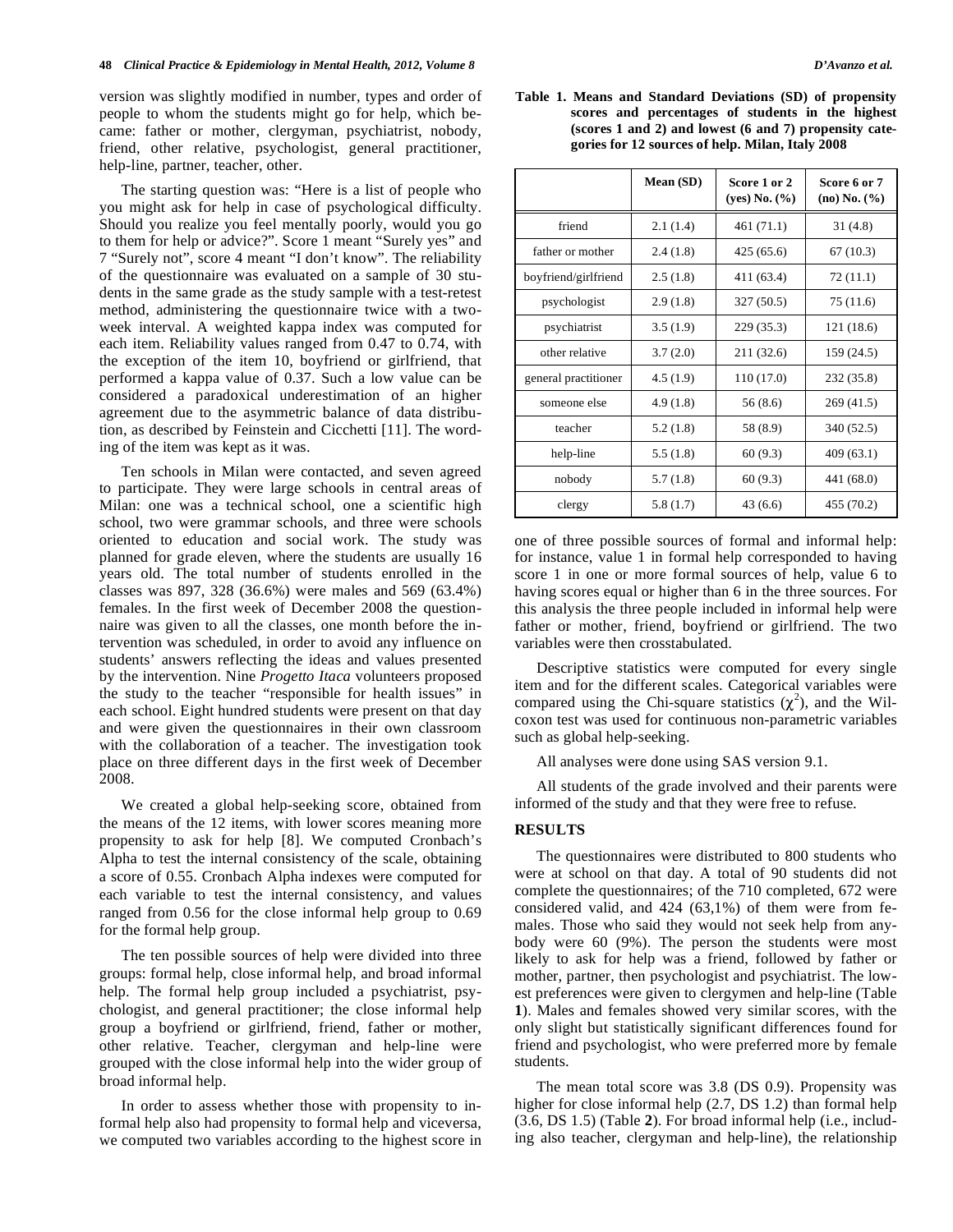#### **Table 2. Mean (and SD) help-seeking scores. Milan, Italy 2008**

|                             | Mean (SD)  |              |                |
|-----------------------------|------------|--------------|----------------|
|                             | Overall    | <b>Males</b> | <b>Females</b> |
| Overall help-seeking        | 3.78(0.86) | 3.81(0.88)   | 3.76(0.85)     |
| Formal help-seeking         | 3.63(1.46) | 3.66(1.51)   | 3.62(1.44)     |
| Close informal help-seeking | 2.68(1.17) | 2.71(1.13)   | 2.66(1.19)     |
| Broad informal help-seeking | 4.10(0.95) | 4.10(0.95)   | 4.10(0.95)     |



**Fig. (1).** Distribution of students according to propensity to formal and informal help-seeking. Milan, Italy 2008.

was reversed, with broad informal help-seeking scoring higher (i.e. less propensity) (4.1 overall) than formal.

A total of 355 subjects (55%) showed high propensity (score 1 or 2 in at least one source of help out of the three selected) to both informal and formal help; those who showed high propensity to informal help and low to formal help were 33 subjects (5%), and 2 had little propensity to informal help and high to formal help (Fig. **1**).

## **DISCUSSION**

Help-seeking for emotional problems was accepted and considered a viable option in case of emotional and psychological difficulties. The majority of students reported they tended to seek help in case of serious difficulties, with only a small minority not willing to seek any type of help. Preferences were not strictly divided into formal and informal help, suggesting that help-seeking is a general attitude.

The students tended to prefer close sources of help, namely a friend, father or mother, or partner, but the fourth most preferred source of help was a psychologist, indicating that professional help was considered an important source by about half the students.

The clergyman, help-line and teacher were substantially excluded by students' help-seeking preferences. A recent study gave similar findings, with the highest preferences for mothers and friends, then siblings and fathers, and the lowest preferences for teacher, clergy, school counsellor, school nurse, pastoral support and help-line [9]. General practitioners were also identified as a source of help by less than 1 out of 5 of the students, in agreement with Leavey *et al.* [9].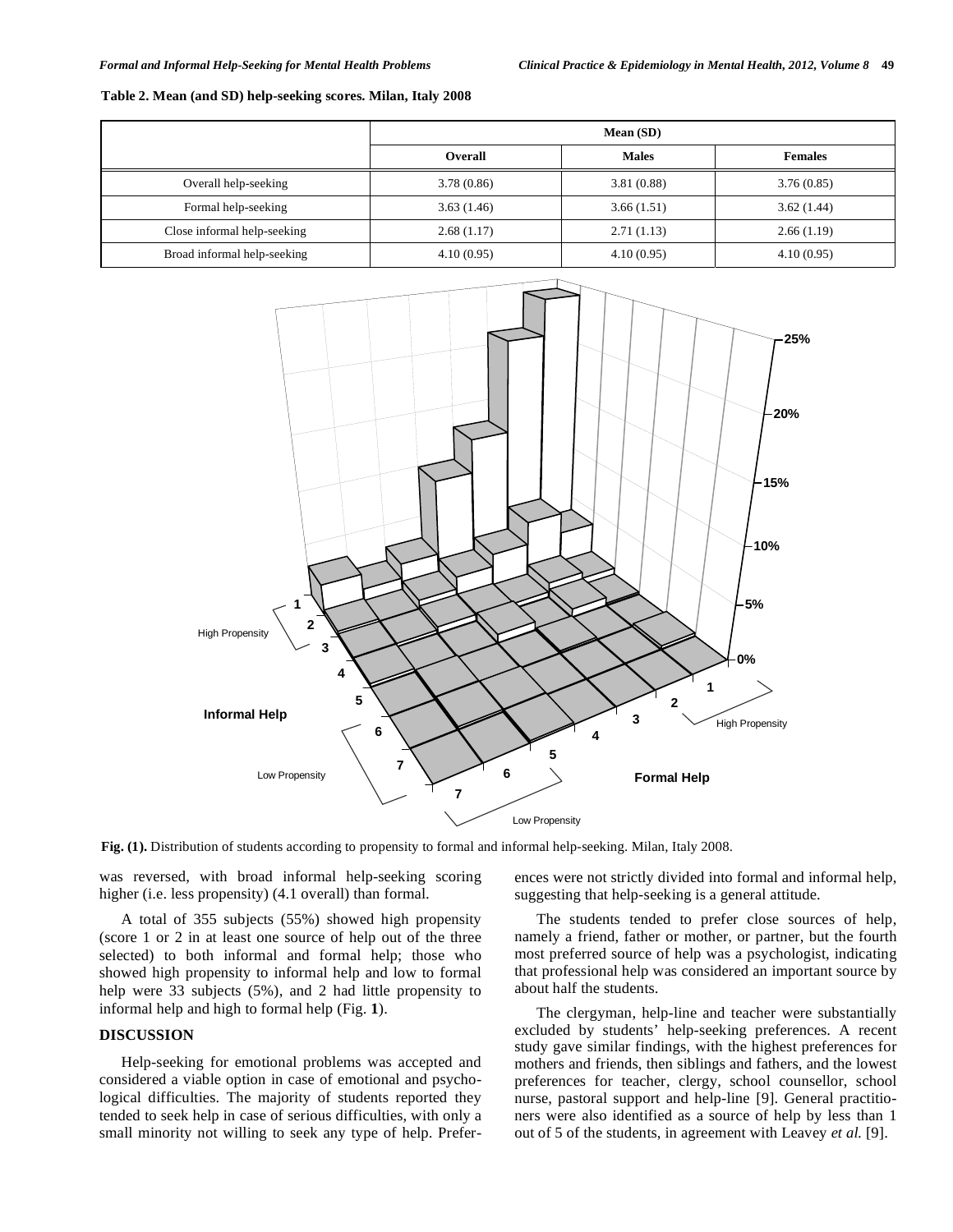#### **50** *Clinical Practice & Epidemiology in Mental Health, 2012, Volume 8 D'Avanzo et al.*

In agreement with other indications [12], psychologist was preferred to a psychiatrist. If the psychologist is seen as the person who puts communication and talking at the centre of the relationship more than the psychiatrist, this indicates that a medically specialised approach is less appealing for young people, and give clues for designing prevention and information campaign in mental health.

We observed no differences between males and females, whereas others found that females tended to seek help more than males, although with changing patterns across age [3]. When we analysed the propensity to seek help from specific people in the two sexes, we found that females preferred talking more.

Though close informal help is its leading component, help-seeking should be promoted as a general attitude. Professional help is trusted if young people know what trust in people in general means and if they are aware of their feelings and can handle and communicate them [3, 13]. Therefore, indicating professional help as the real or best source of help can prove counterproductive. On the other hand, professional help needs to be publicized, and made more accessible to everyone and everywhere when needed. Professional help and reliable information about it should be more readily accessible in schools and other settings for the young [14].

The higher propensity to informal help can be related to the effect observed by Holzinger *et al.* [12] of the distinction between depressive symptoms and illness made by the lay public, and the lower propensity to recommend professional help when depressive symptoms occur in the context of adverse life events or in absence of a mental illness. If in the current study "feeling mentally poor" and "psychological difficulty" were interpreted as not having an illness, this might have produced a greater preference for informal helpseeking.

Propensity to formal help was however high. There are indications that the emphasis on the biological nature of the mental illness parallels greater acceptance of professional treatment [15], and this trend may be reflected in the good propensity observed in this Italian sample.

There are several limitations to this study. The questionnaire was only moderately reliable, possibly because the wording of the items was unclear. Distinguishing between mother and father would have been useful. Leavey *et al.* [9] found mothers were preferred to fathers.

When adapting the questionnaire to the Italian population we did not look for young people's representatives' opinions to improve the validity and the strength of the tool. This may be a major concern, since important options may have been overlooked. For instance, we did not include the Internet.

We do not know how generalizable these findings are. Since the schools were all in affluent or fairly affluent areas of Milan, which is a large city in the most productive region of Italy, these findings might not be confirmed in economically and socially less privileged areas, or in rural areas [16, 17]. More differences, for instance, might emerge between sexes. Questions to young people who left school after the compulsory years might give different results, and data on that are needed. The 11% of refusals might in part come from students with less propensity to help-seeking, although this would not substantially modify the findings. It is however unlikely that any important bias occurred, since the distribution of males and females who gave valid answers overlapped with that of the original sample.

Social class and ethnicity were not investigated. However, variability in ethnicity was extremely limited in the schools were the intervention took place, with the large majority of pupils being born in Italy and from Italian families. We know that some differences in social class can be associated with schools, with the scientific and grammar schools attracting students from upper classes, but we did not observe any significant differences across schools.

Moreover, our questionnaire only investigated the types of help-source, and not the other two components identified as essential for a thorough measurement of help-seeking, i.e. time context – addressing changes across past and recent behaviour and future intentions, and type of problem – addressing people's levels of competence about who can be most helpful for specific problems [3].

Attitudes and preferences in help-seeking are not actual behaviour, which may be influenced by various factors, not taken into account in this investigation of preferences. Relying only on preference figures can be misleading, and the indications based on such data should be integrated with those of behaviour.

We do not know *how* formal and close informal help are related. It would be interesting to see whether formal help is contemplated *after* having talked to closer people, and whether, in case of serious disorders and need for professional help, friends and parents facilitate rather than hinder referral to an expert. The large overlapping of the two preference categories in this study suggests that the two go together and, although a very close source of help was preferred the most, formal help was also valued. The very limited variability in the distribution of the scores of propensity prevented more specific analyses.

#### **CONCLUSION**

The attitude to help-seeking in this Italian sample is similar to that observed in other social and cultural contexts, with a main role of informal sources of help. Formal help is however well accepted and the two types of help are not seen as mutually exclusive. Since friends and parents are the first sources of help when a young person feels unwell, emotional competence, awareness of feelings and psychological processes should be widespread common personal and cultural assets. Professional help is easier to look for and more effective when people seeking help are aware of their needs and motivated to be active in search of tools to answer their problems. More research is needed of: 1. how informal and formal help-seeking influence each other; 2. real helpseeking behaviour; 3. preferences and behaviour of young people who left school, and according to social class and ethnicity.

### **ACKNOWLEDGMENTS**

This study was conducted thanks to a grant from Progetto Itaca, and thank to the voluntary work of Mrs. Roberta Artom, Stefania Ciffani, Carola Colombo, Francesca Dubini, Francesca Fiocchi, Nicoletta Frangi, Carmela Radice Fossati,